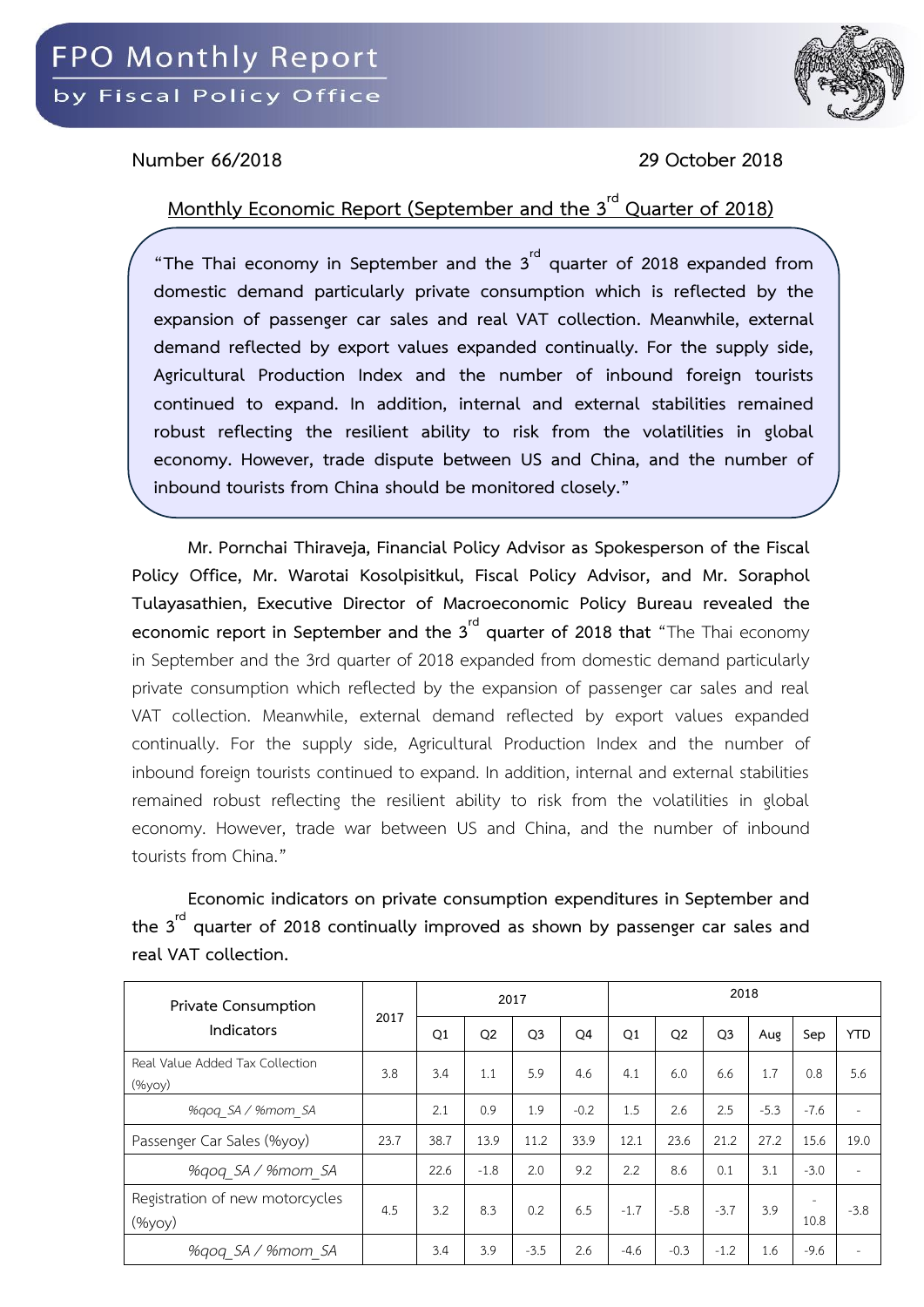| Private Consumption<br>Indicators            |      |      |                | 2017           |        | 2018   |                |                |      |        |            |  |
|----------------------------------------------|------|------|----------------|----------------|--------|--------|----------------|----------------|------|--------|------------|--|
|                                              | 2017 | Q1   | Q <sub>2</sub> | Q <sub>3</sub> | Q4     | Q1     | Q <sub>2</sub> | Q <sub>3</sub> | Aug  | Sep    | <b>YTD</b> |  |
| Import volume of consumption<br>goods (%yoy) | 4.7  | 0.2  | 3.2            | 5.3            | 10.0   | 7.4    | 11.6           | 6.1            | 8.8  | 4.0    | 8.4        |  |
| %gog SA / %mom SA                            |      | 4.1  | 0.7            | 2.3            | 2.7    | 1.2    | 5.0            | $-2.7$         | 4.7  | $-3.7$ |            |  |
| Farmers' real incomes<br>(calculated by FPO) | 3.7  | 18.1 | 14.8           | $-2.9$         | $-6.6$ | $-1.4$ | 4.0            | 0.0            | 1.4  | $-5.0$ |            |  |
| Consumer Confidence Index                    | 64.0 | 64.2 | 64.3           | 62.4           | 65.2   | 66.7   | 67.5           | 69.6           | 70.2 | 69.4   | 67.9       |  |

**Economic indicators on private investment in September and the 3rd quarter of 2018 showed expanding sign the investment in equipment and machinery as reflected by commercial car sales. Meanwhile, the investment in construction showed expanding sign from domestic cement sales.**

| Private Investment Indicators                   |        |        |                | 2017           |                | 2018 |                |                |      |        |                          |  |
|-------------------------------------------------|--------|--------|----------------|----------------|----------------|------|----------------|----------------|------|--------|--------------------------|--|
|                                                 | 2017   | Q1     | Q <sub>2</sub> | Q <sub>3</sub> | Q <sub>4</sub> | Q1   | Q <sub>2</sub> | Q <sub>3</sub> | Aug  | Sep    | <b>YTD</b>               |  |
| Machinery and equipment                         |        |        |                |                |                |      |                |                |      |        |                          |  |
| sector                                          |        |        |                |                |                |      |                |                |      |        |                          |  |
| Commercial car sales (%yoy)                     | 7.5    | 5.3    | 2.2            | 12.8           | 9.5            | 13.0 | 28.2           | 22.8           | 28.1 | 13.5   | 21.1                     |  |
| %gog SA / %mom SA                               |        | 6.6    | 0.2            | 4.9            | $-1.8$         | 9.5  | 12.9           | 1.5            | 1.2  | 3.9    | $\overline{\phantom{a}}$ |  |
| Import volume of capital goods<br>$(\%$ yoy $)$ | 6.4    | 1.2    | 9.8            | 8.4            | 6.2            | 8.9  | 5.6            | $-0.9$         | 5.2  | $-6.9$ | 4.4                      |  |
| %qoq_SA / %mom_SA                               |        | 1.4    | 1.8            | 3.3            | $-0.6$         | 3.9  | $-0.8$         | $-3.2$         | 2.3  | $-4.5$ |                          |  |
| Construction sector                             |        |        |                |                |                |      |                |                |      |        |                          |  |
| Cement sales (%yoy)                             | 1.3    | 0.5    | $-1.6$         | 3.5            | 3.1            | 1.6  | 4.0            | 8.8            | 7.3  | 8.8    | 4.7                      |  |
| %qoq SA / %mom SA                               |        | 2.6    | $-2.9$         | 0.7            | 2.9            | 0.8  | $-0.3$         | 5.4            | 1.4  | 0.2    | $\sim$                   |  |
| Construction Materials Price Index<br>(CMI)     | 1.9    | 2.0    | $-1.0$         | 3.0            | 3.6            | 2.8  | 3.6            | 3.2            | 3.3  | 1.5    | 3.2                      |  |
| Real estate tax collection (%yoy)               | $-0.9$ | $-9.7$ | $-8.4$         | 12.3           | 3.1            | 14.8 | 16.8           | 14.9           | 23.3 | 9.7    | 16.1                     |  |
| %gog SA / %mom SA                               |        | $-3.7$ | 3.6            | 7.4            | $-4.1$         | 7.6  | 5.2            | 6.0            | 9.4  | $-4.7$ |                          |  |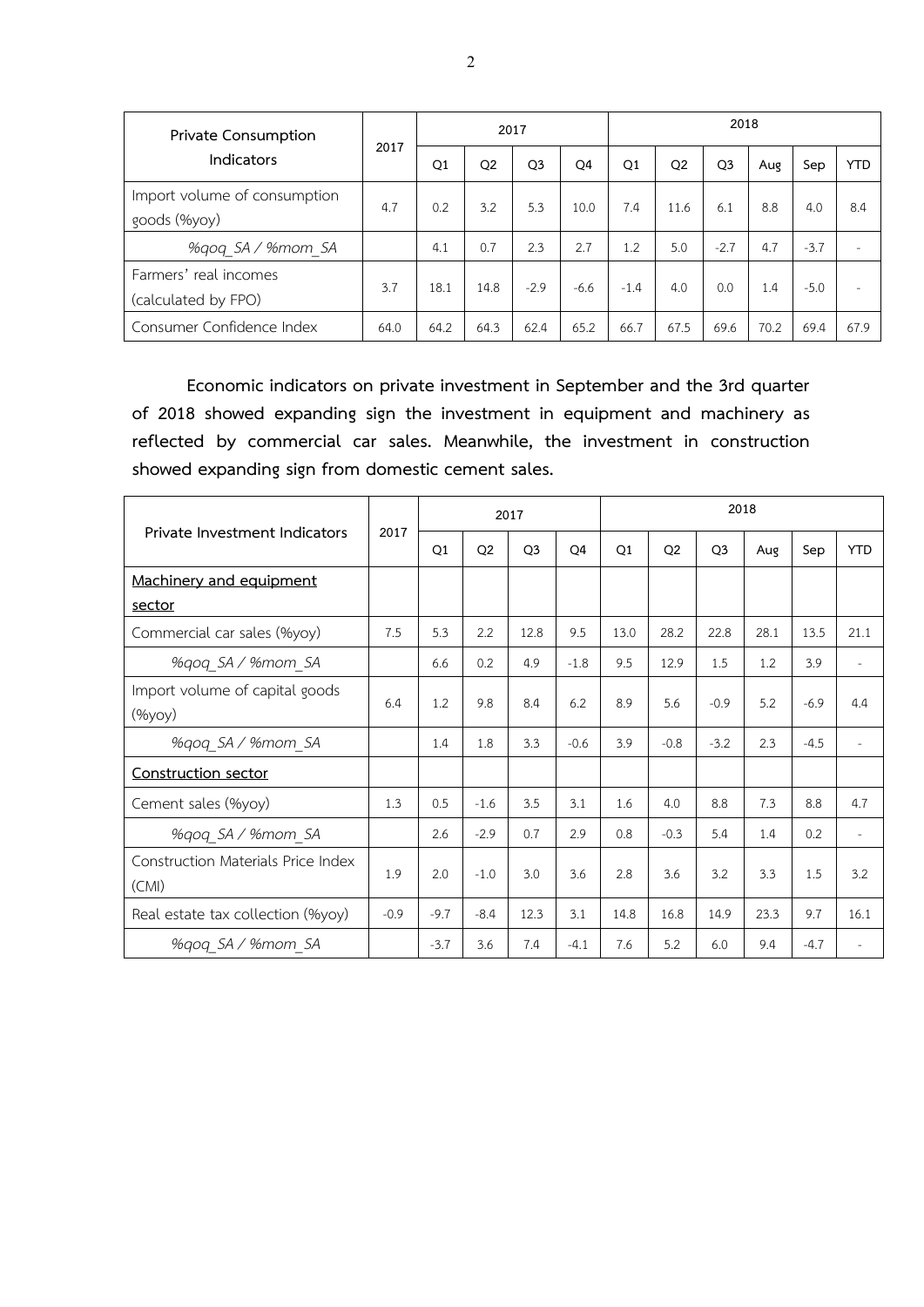**External demand as reflected by export values in September 2018 was 20.7 billion USD contracted by -5.2 percent per year. Meanwhile, import values were 20.2 billion USD. As a result, trade balance in September 2018 showed a surplus of 487 million USD.**

| Main trading partners<br>(16 countries) | 2017   |         |        | 2017           |                |      |         |                | 2018   |         |            |
|-----------------------------------------|--------|---------|--------|----------------|----------------|------|---------|----------------|--------|---------|------------|
| (Export shares 2016 >> 2017)            |        | Q1      | Q2     | Q <sub>3</sub> | O <sub>4</sub> | Q1   | Q2      | O <sub>3</sub> | Aug    | Sep     | <b>YTD</b> |
| Exports to the world (%yoy)             | 9.9    | 4.8     | 10.7   | 12.3           | 11.6           | 11.3 | 10.6    | 3.0            | 6.7    | $-5.2$  | 8.1        |
| 1. China $(11.0\% >> 12.4\%)$           | 24.0   | 37.0    | 26.6   | 22.0           | 14.1           | 0.3  | 15.1    | $-2.8$         | 2.3    | $-14.1$ | 3.8        |
| 2. U.S.A. (11.0% >> 11.2%)              | 8.5    | 7.6     | 7.2    | 8.3            | 10.7           | 9.0  | 6.6     | 0.0            | 0.6    | 1.2     | 5.0        |
| 3. Japan (9.5% >> 9.4%)                 | 7.7    | $-3.6$  | 16.4   | 10.4           | 9.1            | 24.9 | 11.2    | 8.7            | 14.6   | 0.2     | 14.7       |
| 4. EU (9.3% >> 9.1%)                    | 8.1    | 8.7     | 5.5    | 6.8            | 11.3           | 10.5 | 11.1    | 2.5            | $-4.3$ | 3.9     | 7.9        |
| 5. Australia (5.6% >> 5.3%)             | 3.5    | $-0.5$  | $-2.0$ | 0.3            | 17.4           | 13.8 | 10.3    | $-3.3$         | 10.1   | $-19.3$ | 6.5        |
| 6. Hong Kong (5.3% >> 5.2%)             | 7.2    | 5.9     | 13.1   | 7.7            | 2.8            | 1.7  | 9.8     | 2.7            | 11.0   | $-7.0$  | 4.6        |
| 7. Vietnam (4.4% >> 4.9%)               | 22.9   | 23.4    | 25.7   | 25.8           | 17.7           | 18.6 | 6.5     | 13.1           | 18.5   | 6.5     | 12.5       |
| 8. Malaysia (4.5% >> 4.4%)              | 7.4    | $-3.7$  | 7.4    | 10.0           | 16.5           | 15.5 | 12.0    | 19.3           | 38.5   | 0.5     | 15.7       |
| 9. Middle East (4.2% >> 3.8%)           | $-1.8$ | $-19.9$ | 4.6    | 5.0            | 7.1            | 10.7 | $-10.4$ | $-5.4$         | $-6.7$ | $-0.5$  | $-2.1$     |
| 10. Indonesia (3.8% >> 3.7%)            | 8.2    | $-7.7$  | 21.4   | 2.6            | 20.2           | 18.3 | 7.8     | 17.5           | 13.0   | 11.3    | 14.3       |
| 11. Singapore (3.8% >> 3.5%)            | 0.8    | $-20.2$ | 34.2   | $-0.1$         | $-1.9$         | 12.1 | $-7.6$  | 24.9           | 63.8   | $-6.5$  | 8.9        |
| 12. Philippines (3.0% >> 2.9%)          | 8.6    | 0.6     | 6.2    | 8.6            | 18.8           | 14.0 | 22.9    | 23.3           | 30.4   | $-3.0$  | 20.1       |
| 13. Africa (2.9% >> 2.9%)               | 10.9   | 0.3     | 3.3    | 19.7           | 20.3           | 20.7 | 18.3    | 4.1            | $-5.7$ | 17.3    | 13.8       |
| 14. India (2.4% >> 2.7%)                | 25.7   | 17.7    | 13.0   | 27.4           | 46.3           | 31.6 | 27.0    | 13.8           | 22.7   | 3.8     | 23.8       |
| 15. South Korea (1.9% >> 2.0%)          | 14.4   | 23.2    | 24.1   | 11.8           | 0.7            | 5.1  | 10.7    | 2.1            | $-4.7$ | 9.0     | 6.0        |
| 16. Taiwan (1.6% >> 1.7%)               | 19.0   | 16.4    | 22.7   | 24.9           | 11.9           | 11.0 | 0.0     | $-11.2$        | $-6.4$ | $-17.5$ | $-0.6$     |
| PS.ASEAN-9 (25.4% >> 25.2%)             | 8.9    | 0.4     | 14.9   | 9.6            | 11.2           | 14.8 | 12.4    | 22.3           | 34.3   | 7.9     | 16.5       |
| PS.ASEAN-5 (15.1% >> 14.6%)             | 6.1    | $-8.5$  | 17.1   | 5.2            | 13.2           | 15.2 | 7.6     | 21.0           | 35.5   | 0.9     | 14.5       |
| PS.Indochina-4 (10.3% >> 10.6%)         | 12.9   | 15.6    | 11.7   | 16.3           | 8.9            | 14.3 | 19.6    | 24.2           | 32.5   | 17.5    | 19.4       |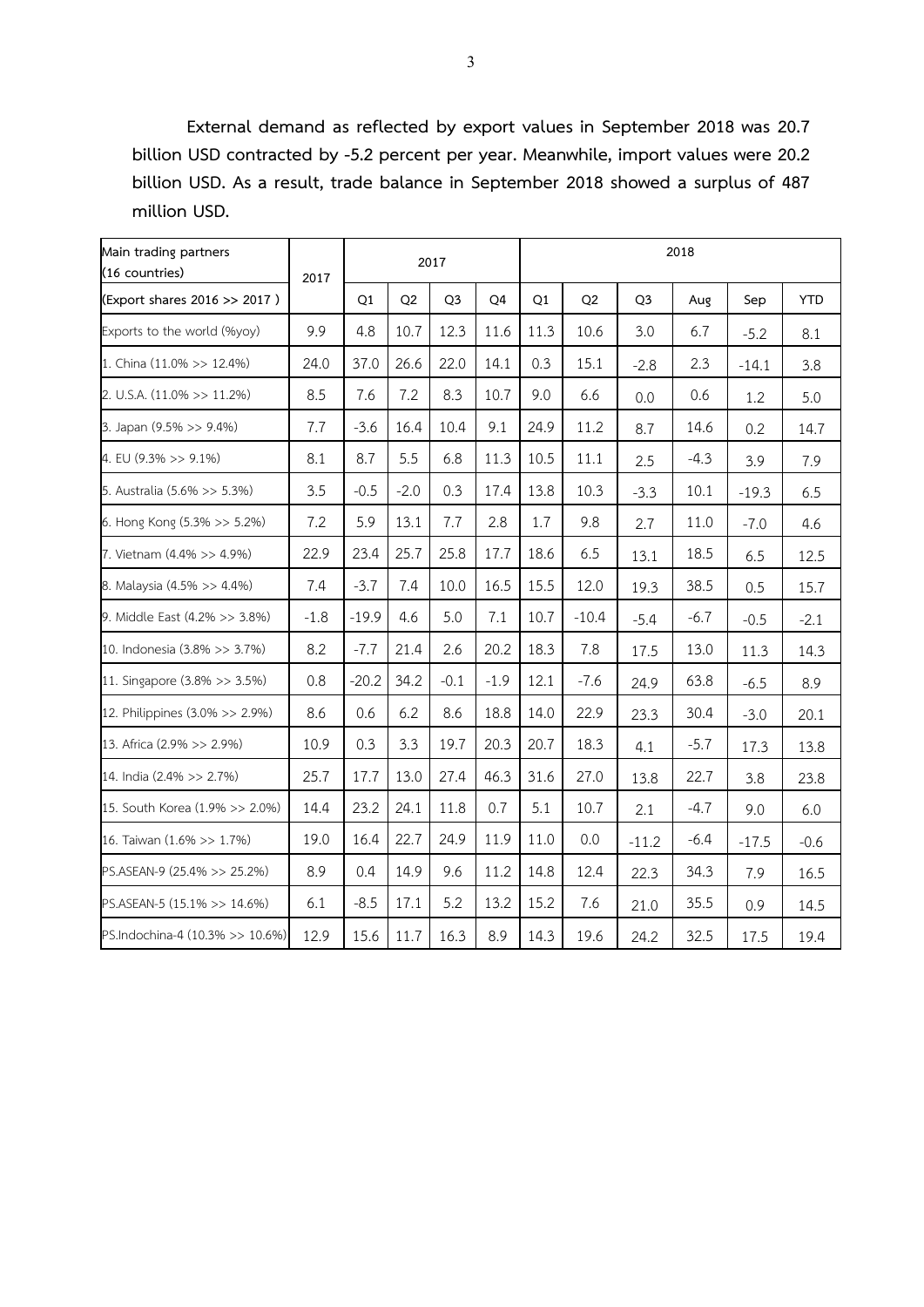|                                                   | 2017 |        | 2017           |                |        | 2018 |                |                          |        |        |            |  |
|---------------------------------------------------|------|--------|----------------|----------------|--------|------|----------------|--------------------------|--------|--------|------------|--|
| Supply Side Indicators                            |      | Q1     | Q <sub>2</sub> | Q <sub>3</sub> | Q4     | Q1   | Q <sub>2</sub> | Q <sub>3</sub>           | Aug    | Sep    | <b>YTD</b> |  |
| Agricultural Production Index<br>(%yoy)           | 6.7  | 7.4    | 16.6           | 10.9           | $-0.2$ | 12.8 | 11.7           | 4.8                      | 5.9    | 2.1    | 10.0       |  |
| %gog SA / %mom SA                                 |      | $-2.7$ | 4.5            | 0.5            | $-2.5$ | 10.3 | 2.8            | $-4.8$                   | 0.5    | $-2.7$ |            |  |
| Thai Industries Sentiment<br>Index (TISI) (level) | 86.3 | 87.0   | 85.5           | 85.2           | 87.3   | 90.7 | 90.3           | 92.3                     | 93.2   | 92.5   | 90.1       |  |
| Number of Inbound Foreign<br>Tourists (%yoy)      | 8.8  | 2.1    | 8.3            | 6.4            | 19.5   | 15.4 | 9.1            | 2.9                      | 2.8    | 3.0    | 9.9        |  |
| %gog SA / %mom SA                                 |      | 10.0   | 5.6            | 3.0            | 0.6    | 5.1  | 0.1            | $\overline{\phantom{a}}$ | $-9.4$ | 1.8    |            |  |

**Supply-side indicators were supported by Agricultural Product Index (API) and the number of inbound foreign tourists which continued to expand.**

**Internal economic stability remained favourable and external economic stability remained robust.**

| Macroeconomic               |       |       |                | 2017           |       | 2018  |                          |       |                          |            |  |  |
|-----------------------------|-------|-------|----------------|----------------|-------|-------|--------------------------|-------|--------------------------|------------|--|--|
| <b>Stability Indicators</b> | 2017  | Q1    | Q <sub>2</sub> | Q <sub>3</sub> | Q4    | Q1    | Q <sub>2</sub>           | Aug   | Sep                      | <b>YTD</b> |  |  |
| <b>Internal Stability</b>   |       |       |                |                |       |       |                          |       |                          |            |  |  |
| Headline Inflation          | 0.7   | 1.3   | 0.1            | 0.4            | 0.9   | 1.3   | 1.5                      | 1.6   | 1.3                      | 1.1        |  |  |
| $(\%$ yoy $)$               |       |       |                |                |       |       |                          |       |                          |            |  |  |
| Core Inflation (%yoy)       | 0.6   | 0.7   | 0.5            | 0.5            | 0.6   | 0.8   | 0.8                      | 0.7   | 0.8                      | 0.7        |  |  |
| Unemployment rate (%        | 1.2   | 1.2   | 1.2            | 1.2            | 1.1   | 1.1   | 1.0                      | 1.0   | 1.0                      | 1.1        |  |  |
| of total labor force)       |       |       |                |                |       |       |                          |       |                          |            |  |  |
| Public debt (% of GDP)      | 41.2  | 41.7  | 41.3           | 41.9           | 41.2  | 41.0  | $41.3*$                  | 41.3  | $\bar{a}$                | $41.3*$    |  |  |
| <b>External Stability</b>   |       |       |                |                |       |       |                          |       |                          |            |  |  |
| Current Account             | 47.9  | 15.0  | 7.8            | 13.7           | 12.7  | 4.1   |                          |       |                          | 23.3       |  |  |
| Balance (Billion USD)       |       |       |                |                |       |       | $\overline{\phantom{a}}$ | 0.8   | $\overline{\phantom{a}}$ |            |  |  |
| International Reserves      | 202.6 | 180.9 | 185.5          | 199.3          | 202.6 | 206.8 | 204.5                    | 204.5 | 204.5                    | 204.5      |  |  |
| Position (Billion USD)      |       |       |                |                |       |       |                          |       |                          |            |  |  |
| Net Forward (Billion        | 36.7  | 26.6  | 31.3           | 31.2           | 36.7  | 33.0  | 31.9                     | 32.3  | 31.9                     | 31.9       |  |  |
| USD)                        |       |       |                |                |       |       |                          |       |                          |            |  |  |
| International reserves      |       |       |                |                |       |       |                          |       |                          |            |  |  |
| to short term external      | 2.9   | 3.2   | 3.3            | 3.1            | 2.9   | 3.1   | $\overline{\phantom{a}}$ | 3.2   | $\overline{\phantom{a}}$ | 3.2        |  |  |
| debt (times)                |       |       |                |                |       |       |                          |       |                          |            |  |  |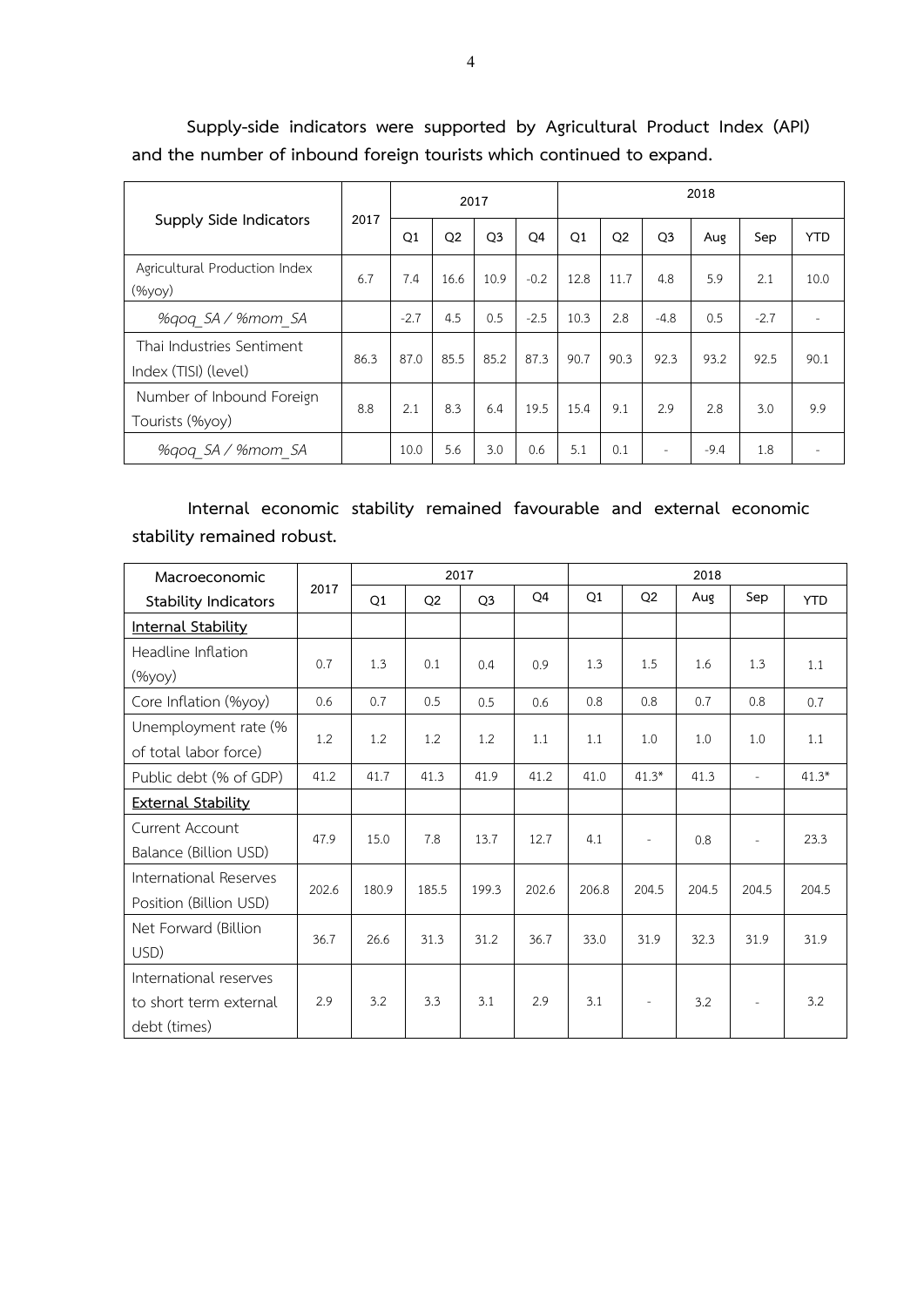|                                                                                                         | 2017          | $Jan-18$     | Feb-18         | Mar-18          | Apr-18       | May-18         | $Jun-18$     | <b>Jul-18</b>  | Aug-18      | <b>YTD</b>      |
|---------------------------------------------------------------------------------------------------------|---------------|--------------|----------------|-----------------|--------------|----------------|--------------|----------------|-------------|-----------------|
| External sector                                                                                         |               |              |                |                 |              |                |              |                |             |                 |
| - Dubai crude oil price (US\$/Barrel) /7                                                                | 53.2          | 66.2         | 62.7           | 62.7            | 68.3         | 74.4           | 73.6         | 73.1           | 72.4        | 70.1            |
| - Fed funds rate (%) /7                                                                                 | 1.00-1.25     | 1.00-1.25    | 1.00-1.25      | 1.50-1.75       | 1.50-1.75    | 1.75-2.00      | 1.75-2.00    | 1.75-2.00      | 2.00-2.25   | $2.00 - 2.25$   |
| Fiscal sector                                                                                           |               |              |                |                 |              |                |              |                |             |                 |
| - Government expenditure (Billion baht) /1                                                              | 2890.5        | 244.6        | 166.0          | 220.2           | 246.4        | 189.6          | 302.5        | 213.0          | 179.0       | 3.007.2         |
| $(96y-c-y)/1$                                                                                           | 3.0           | $-4.1$       | 5.1            | $-1.5$          | 13.5         | $-9.6$         | 34.5         | $-17.0$        | 8.4         | 4.0             |
| - Budget expenditure (Billion baht) /1                                                                  | 2686.6        | 226.8        | 147.1          | 198.9           | 236.6        | 172.4          | 286.6        | 202.6          | 167.0       | 2,792.1         |
| $(96y-c-y)/1$                                                                                           | 4.2           | $-1.3$       | 3.0            | $-2.6$          | 12.6         | $-14.7$        | 34.8         | $-19.5$        | 5.6         | 3.9             |
| Current expenditure (Billion baht) /1                                                                   | 2305.8        | 200.4        | 119.0          | 159.7           | 211.3        | 142.7          | 249.7        | 177.1          | 134.0       | 2,411.8         |
| $(96y-c-y)/1$                                                                                           | 4.1           | $-5.1$       | 4.6            | 4.4             | 12.2         | $-16.6$        | 37.3         | $-22.0$        | 5.9         | 4.6             |
| Capital expenditure (Billion baht) /1                                                                   | 380.8         | 26.5         | 28.1           | 39.1<br>$-23.5$ | 25.3         | 29.7           | 36.9         | 25.5           | 33.0        | 380.3           |
| $(96y-c-y)/1$<br>- Carry-over budget (Billion baht) /1                                                  | 4.4<br>204.0  | 41.6<br>17.7 | $-3.1$<br>18.9 | 21.3            | 15.7<br>9.8  | $-3.7$<br>17.2 | 19.7<br>15.9 | 3.4<br>10.4    | 4.6<br>12.0 | $-0.1$<br>215.1 |
| $(96y-c-y)/1$                                                                                           | $-10.7$       | $-29.8$      | 24.4           | 9.6             | 38.8         | 120.8          | 29.8         | 105.7          | 71.8        | 5.5             |
| Supply-side indicators                                                                                  |               |              |                |                 |              |                |              |                |             |                 |
| Agriculural sector                                                                                      |               |              |                |                 |              |                |              |                |             |                 |
| - Agricultural Production Index (%y-o-y) /6                                                             | 5.7           | 14.4         | 7.5            | 12.8            | 17.4         | 13.4           | 5.2          | 6.8            | 5.9         | 10.0            |
| - Agricultural Price Index (%y-o-y) /6                                                                  | $-2.8$        | $-14.6$      | $-13.6$        | $-8.5$          | $-9.3$       | $-4.8$         | $-3.5$       | $-0.8$         | $-3.0$      | $-7.3$          |
| - Real farm income (%y-o-y) /14                                                                         | 2.8           | $-2.8$       | $-7.3$         | 2.5             | 5.7          | 6.7            | 0.6          | 4.7            | 1.4         | 1.4             |
| - New employment in agricultural sector(%y-o-y) /3                                                      | 0.0           | 7.0          | 5.4            | 4.5             | 1.8          | 4.4            | 1.8          | 0.7            | 0.9         | 3.2             |
| Industrial sector                                                                                       |               |              |                |                 |              |                |              |                |             |                 |
| - Manufacturing Production Index (%y-o-y) /10                                                           | 2.5           | 4.7          | 4.6            | 3.2             | 3.1          | 2.9            | 5.0          | 4.9            | 0.8         | 2.9             |
| - Import value of raw materials in USD (%y-o-y) /1                                                      | 18.7          | 12.1         | 21.6           | 15.3            | 15.7         | 9.2            | 0.9          | 2.8            | 37.8        | 13.9            |
| - Import volume of raw materials in USD (%y-o-y) /1                                                     | 14.8          | 6.2          | 3.1            | 9.1             | 10.3         | 4.7            | $-3.0$       | $-0.6$         | 33.9        | 8.1             |
| - Capacity utilization (%) /10                                                                          | 67.1          | 70.5         | 70.5           | 76.3            | 60.9         | 69.8           | 69.1         | 66.9           | 66.3        | 68.5            |
| - New employment in industrial sector(%y-o-y) /3                                                        | $-4.0$        | $-5.4$       | $-3.7$         | $-0.7$          | $-0.9$       | 0.7            | 3.5          | 1.2            | 0.8         | 0.1             |
| - Thai Industrial Sentiment Index (Index) /9                                                            | 86.3          | 91.0         | 89.9           | 90.7            | 89.1         | 90.2           | 91.7         | 93.2           | 92.5        | 91.1            |
| Service sector                                                                                          |               |              |                |                 |              |                |              |                |             |                 |
| - No. of foreign tourists (Million persons) /11                                                         | 35.5          | 10.9         | 20.2           | 15.9            | 8.4          | 5.9            | 10.8         | 3.2            | 3.2         | 28.5            |
| $(96y-c-y)/14$                                                                                          | 9.2           | 3.2          | 1.3            | 1.0             | $-2.7$       | $-2.7$         | 8.6          | 2.5            | 1.3         | 8.7             |
| - New employment in service sector(%y-o-y) /3                                                           | 0.8           | $-2.3$       | $-1.7$         | $-3.3$          | 0.4          | 1.9            | $-2.9$       | 2.7            | 3.1         | $-0.4$          |
| Demand-side indicators                                                                                  |               |              |                |                 |              |                |              |                |             |                 |
| Private consumption indicators                                                                          |               |              |                |                 |              |                |              |                |             |                 |
| - Value added tax at constant price (%y-o-y) /1                                                         | 3.8           | 6.9          | 7.3            | $-1.6$          | 7.0          | 4.1            | 6.9          | 18.2           | 1.7         | 5.6             |
| - Import volume of consumer goods in USD (%y-o-y) /1                                                    | 4.7           | 15.7         | 9.3            | $-1.8$          | 17.5         | 7.7            | 10.5         | 5.3            | 8.8         | 8.4             |
| - Sales of passenger cars (%y-o-y)/14                                                                   | 23.7          | 27.3         | 10.9           | 3.8             | 17.2         | 26.8           | 26.2         | 21.4           | 27.2        | 19.0            |
| - Sales of motorcycles (%y-o-y)/13                                                                      | 4.5           | 3.5          | $-5.3$         | $-2.9$          | $-3.1$       | $-12.0$        | $-1.0$       | $-4.0$         | 3.9         | $-3.8$          |
| - Consumer Confidence Index (Index) /5                                                                  | 64.0          | 67.0         | 66.2           | 66.8            | 67.8         | 66.9           | 67.9         | 69.1           | 70.2        | 67.9            |
| Private investment indicators                                                                           |               |              |                |                 |              |                |              |                |             |                 |
| - Import volume of capital goods in USD (%y-o-y) /1                                                     | 16.1          | 30.4         | 1.8<br>9.9     | $-1.0$          | 3.5          | 7.3<br>28.6    | 6.0          | $-0.8$<br>28.8 | 5.2<br>28.1 | 4.4             |
| - Sales of commercial cars (%y-o-y)/14                                                                  | 7.5<br>$-0.9$ | 10.2<br>23.8 | 15.2           | 17.5<br>9.2     | 30.6<br>25.5 | 14.7           | 25.6<br>13.0 | 12.3           | 23.3        | 21.1<br>16.3    |
| - Total taxes collected from real estate transaction (%y-o-y) /1<br>- Domestic cement sales (%y-o-y) /2 | 1.3           | 1.1          | $-0.4$         | 3.8             | 0.0          | 8.1            | 3.4          | 10.5           | 7.3         | 4.7             |
| International trade indicators                                                                          |               |              |                |                 |              |                |              |                |             |                 |
| - Exports (Billion USD): custom basis                                                                   | 236.7         | 20.1         | 20.4           | 22.4            | 18.9         | 22.3           | 21.8         | 20.4           | 22.8        | 189.7           |
| $(96y-c-y)/4$                                                                                           | 9.9           | 17.6         | 10.5           | 7.0             | 12.4         | 11.4           | 8.2          | 8.3            | 6.7         | 8.1             |
| - Export price (%y-o-y)/4                                                                               | 3.6           | 4.8          | 4.7            | 4.8             | 4.7          | 4.1            | 4.2          | 3.7            | 3.0         | 4.1             |
| - Export volume (%y-o-y)/14                                                                             | 6.1           | 12.2         | 7.4            | 2.1             | 7.4          | 3.9            | 3.8          | 4.4            | 3.6         | 3.9             |
| - Imports (Billion USD): custom basis                                                                   | 222.8         | 20.2         | 20.2           | 10.5            | 20.2         | 21.1           | 20.2         | 20.9           | 23.4        | 186.9           |
| $(96y-c-y)/4$                                                                                           | 14.7          | 24.5         | 21.3           | 6.8             | 21.3         | 15.2           | 10.8         | 10.5           | 22.8        | 15.2            |
| - Import price (%y-o-y)/4                                                                               | 5.5           | 6.7          | 6.4            | 6.8             | 6.4          | 6.6            | 7.8          | 6.9            | 6.0         | 6.6             |
| - Import volume (%y-o-y) /14                                                                            | 8.7           | 16.7         | 14.0           | 3.5             | 14.0         | 8.0            | 2.8          | 3.4            | 15.8        | 8.0             |
| - Trade balance (Billion USD): custom basis/4                                                           | 13.9          | $-0.1$       | 0.8            | 1.3             | $-1.3$       | 1.2            | 1.6          | $-0.5$         | $-0.6$      | 2.8             |
| External economic stability                                                                             |               |              |                |                 |              |                |              |                |             |                 |
| - Average exchange rate (Baht/USD) /2                                                                   | 33.8          | 31.4         | 31.5           | 31.2            | 31.5         | 32.0           | 33.2         | 33.3           | 32.7        | 32.1            |
| - Current account (Billion USD)/2                                                                       | 47.9          | 4.5          | 5.4            | 5.0             | 1.4          | 1.0            | 4.1          | 1.1            | 0.8         | 23.3            |
| - International reserves (Billion USD)/2                                                                | 202.6         | 214.7        | 212.7          | 215.6           | 215.2        | 212.6          | 206.8        | 205.5          | 204.5       | 204.5           |
| - Net Forward Position (Billion USD)/2                                                                  | 36.7          | 34.8         | 36.1           | 35.8            | 34.2         | 33.3           | 33.0         | 32.2           | 32.3        | 31.9            |
| Internal economic stability                                                                             |               |              |                |                 |              |                |              |                |             |                 |
| - Unemployment rate (%) /3                                                                              | 1.2           | 1.3          | 1.3            | 1.2             | 1.1          | 1.0            | 1.1          | 1.0            | 1.0         | 1.1             |
| - Producer Price Index (%yoy)/4                                                                         | 0.7           | $-1.1$       | $-1.9$         | $-1.4$          | $-0.8$       | 0.7            | 1.8          | 2.2            | 1.8         | 0.3             |
| - Headline inflation (%yoy)/4                                                                           | 0.7           | 0.7          | 0.4            | 0.8             | 1.1          | 1.5            | 1.4          | 1.5            | 1.6         | 1.1             |
| - Core inflation (%yoy)/4                                                                               | 0.6           | 0.6          | 0.6            | 0.6             | 0.6          | 0.8            | 0.8          | 0.8            | 0.7         | 0.7             |
| - Public debt to GDP (%) /1                                                                             | 41.2          | 41.5         | 41.4           | 41.2            | 41.2         | 41.0           | 41.0         | 40.9           | 41.3        | 41.3            |
| 1/Data from Ministry of Finance                                                                         |               |              |                |                 |              |                |              |                |             |                 |
| 2/Data from Bank of Thailand                                                                            |               |              |                |                 |              |                |              |                |             |                 |
| 3/Data from National Statistic Office                                                                   |               |              |                |                 |              |                |              |                |             |                 |
| 4/Data from Ministry of Commerce                                                                        |               |              |                |                 |              |                |              |                |             |                 |
| 5/Data from University of Thai Chamber of Commerce                                                      |               |              |                |                 |              |                |              |                |             |                 |
| 6/Data from Office of Agricultural Economics<br>7/Data from Reuters                                     |               |              |                |                 |              |                |              |                |             |                 |
|                                                                                                         |               |              |                |                 |              |                |              |                |             |                 |

## **Table 1 Monthly Economic Indicators**